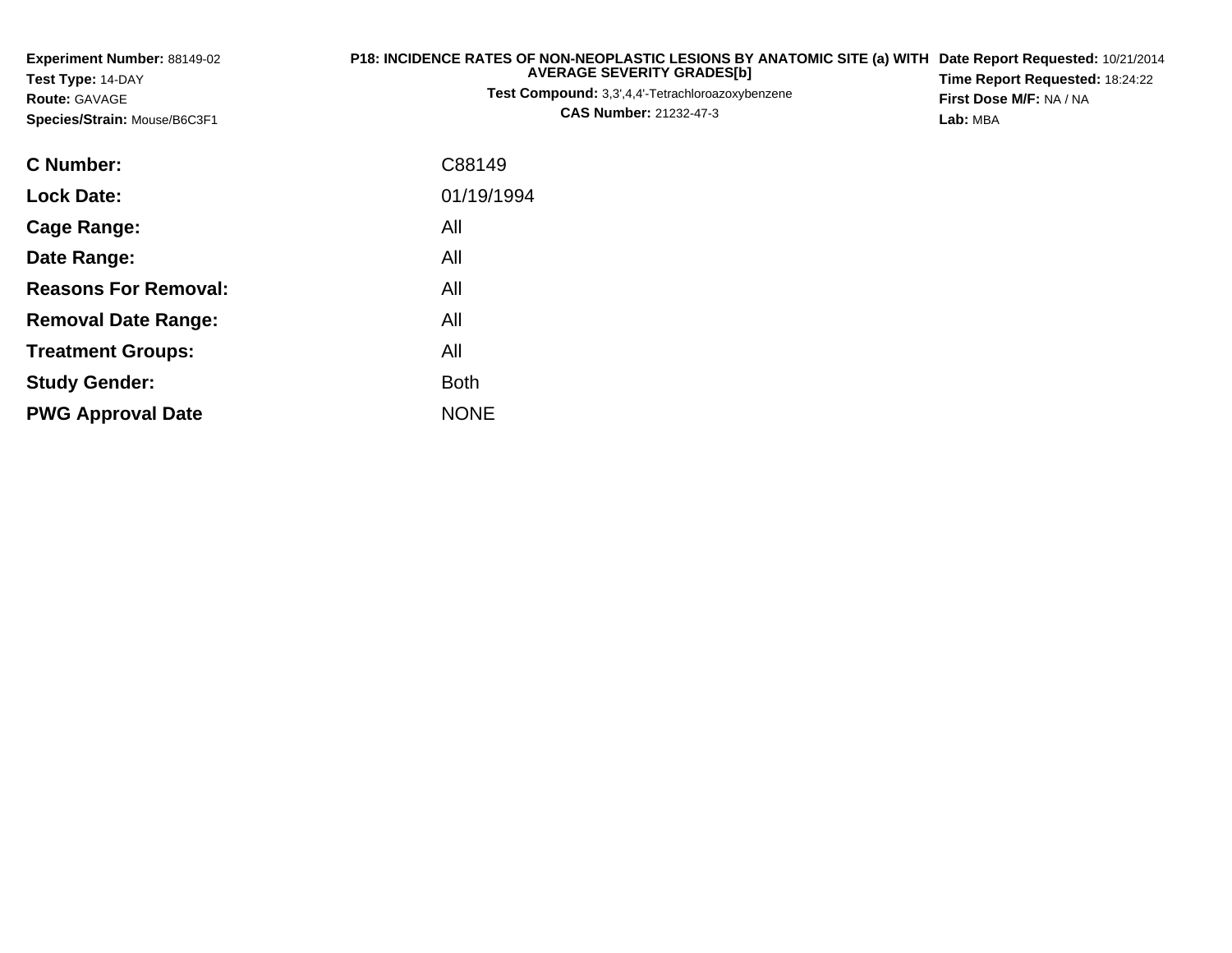**Experiment Number:** 88149-02

## **Test Type:** 14-DAY

#### **Route:** GAVAGE

**Species/Strain:** Mouse/B6C3F1

### **P18: INCIDENCE RATES OF NON-NEOPLASTIC LESIONS BY ANATOMIC SITE (a) WITH AVERAGE SEVERITY GRADES[b] Date Report Requested:** 10/21/2014

**Test Compound:** 3,3',4,4'-Tetrachloroazoxybenzene**CAS Number:** 21232-47-3

**Time Report Requested:** 18:24:22**First Dose M/F:** NA / NA**Lab:** MBA

| <b>B6C3F1 Mouse MALE</b>                                 | 0 MG/KG<br>1 MG/KG<br><b>MG/KG</b><br>3.2 |                 | 10 MG/KG | 32 MG/KG | <b>MG/KG</b><br>100 |        |
|----------------------------------------------------------|-------------------------------------------|-----------------|----------|----------|---------------------|--------|
| <b>Disposition Summary</b>                               |                                           |                 |          |          |                     |        |
| <b>Animals Initially In Study</b><br><b>Early Deaths</b> | 5                                         | $5\phantom{.0}$ | 5        | 5        | 5                   | 5      |
| <b>Survivors</b>                                         |                                           |                 |          |          |                     |        |
| <b>Terminal Sacrifice</b>                                | 5                                         | 5               | 5        | 5        | 5                   | 5      |
| <b>Animals Examined Microscopically</b>                  | $5\phantom{.0}$                           | 5               | 5        | 5        | 5                   | 5      |
| <b>ALIMENTARY SYSTEM</b>                                 |                                           |                 |          |          |                     |        |
| Esophagus                                                | (0)                                       | (0)             | (0)      | (0)      | (0)                 | (1)    |
| Cyst                                                     |                                           |                 |          |          |                     | 1[1.0] |
| Gallbladder                                              | (5)                                       | (0)             | (0)      | (0)      | (0)                 | (5)    |
| Liver                                                    | (5)                                       | (5)             | (5)      | (5)      | (5)                 | (5)    |
| Hepatocyte, Inflammation, Focal                          | 2[1.0]                                    | 2[1.0]          | 3[1.0]   | 2[1.5]   | 2[1.5]              | 5[1.2] |
| Hepatocyte, Necrosis, Focal                              | 1[1.0]                                    | 1[1.0]          | 2[1.0]   | 2[1.5]   | 1[2.0]              | 5[1.2] |
| Stomach, Forestomach                                     | (5)                                       | (0)             | (0)      | (0)      | (0)                 | (5)    |
| Stomach, Glandular                                       | (5)                                       | (0)             | (0)      | (0)      | (0)                 | (5)    |
| CARDIOVASCULAR SYSTEM<br>None                            |                                           |                 |          |          |                     |        |
| <b>ENDOCRINE SYSTEM</b><br>None                          |                                           |                 |          |          |                     |        |
| <b>GENERAL BODY SYSTEM</b><br>None                       |                                           |                 |          |          |                     |        |
| <b>GENITAL SYSTEM</b><br>None                            |                                           |                 |          |          |                     |        |
| <b>HEMATOPOIETIC SYSTEM</b>                              |                                           |                 |          |          |                     |        |
| Lymph Node, Mesenteric                                   | (5)                                       | (0)             | (0)      | (0)      | (0)                 | (5)    |
| Spleen                                                   | (5)                                       | (5)             | (5)      | (5)      | (5)                 | (5)    |

a - Number of animals examined microscopically at site and number of animals with lesion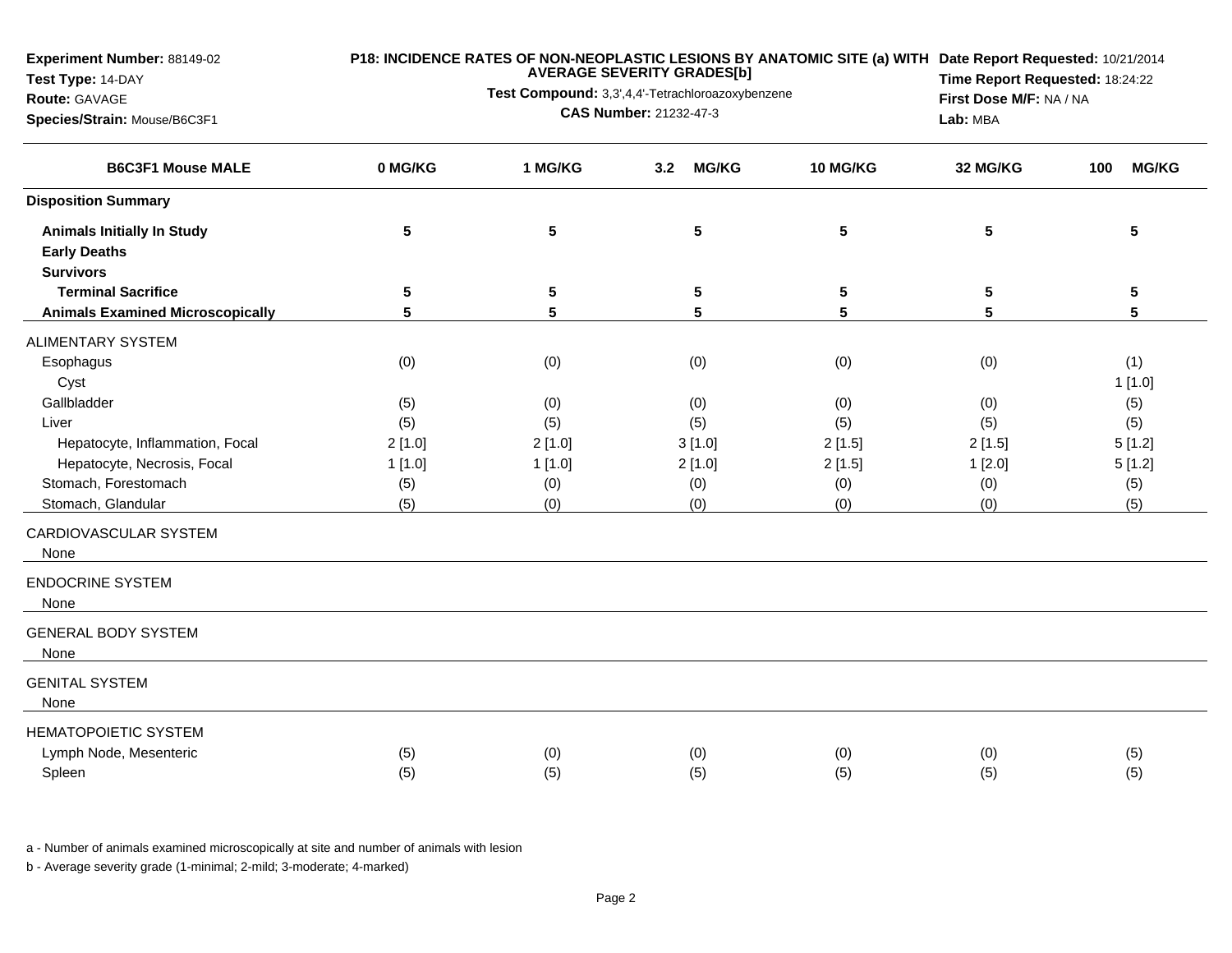| Experiment Number: 88149-02<br>Test Type: 14-DAY<br><b>Route: GAVAGE</b><br>Species/Strain: Mouse/B6C3F1 |         | <b>AVERAGE SEVERITY GRADES[b]</b><br>Test Compound: 3,3',4,4'-Tetrachloroazoxybenzene<br><b>CAS Number: 21232-47-3</b> | P18: INCIDENCE RATES OF NON-NEOPLASTIC LESIONS BY ANATOMIC SITE (a) WITH Date Report Requested: 10/21/2014<br>Time Report Requested: 18:24:22<br>First Dose M/F: NA / NA<br>Lab: MBA |                  |               |                     |
|----------------------------------------------------------------------------------------------------------|---------|------------------------------------------------------------------------------------------------------------------------|--------------------------------------------------------------------------------------------------------------------------------------------------------------------------------------|------------------|---------------|---------------------|
| <b>B6C3F1 Mouse MALE</b>                                                                                 | 0 MG/KG | 1 MG/KG                                                                                                                | 3.2<br><b>MG/KG</b>                                                                                                                                                                  | 10 MG/KG         | 32 MG/KG      | <b>MG/KG</b><br>100 |
| Red Pulp, Hematopoietic Cell Proliferation<br>Red Pulp, Pigmentation                                     | 1[1.0]  | 4[1.3]                                                                                                                 | 2[1.0]                                                                                                                                                                               | 3[1.0]<br>1[2.0] | 2[1.0]        | 5[1.0]              |
| Thymus<br>Atrophy                                                                                        | (5)     | (4)                                                                                                                    | (5)                                                                                                                                                                                  | (5)              | (5)<br>1[1.0] | (5)                 |
| Thymocyte, Atrophy, Diffuse<br><b>INTEGUMENTARY SYSTEM</b><br>None                                       |         |                                                                                                                        |                                                                                                                                                                                      |                  |               | 5[1.6]              |
| MUSCULOSKELETAL SYSTEM<br>None                                                                           |         |                                                                                                                        |                                                                                                                                                                                      |                  |               |                     |
| NERVOUS SYSTEM<br>None                                                                                   |         |                                                                                                                        |                                                                                                                                                                                      |                  |               |                     |
| <b>RESPIRATORY SYSTEM</b><br>None                                                                        |         |                                                                                                                        |                                                                                                                                                                                      |                  |               |                     |
| SPECIAL SENSES SYSTEM<br>None                                                                            |         |                                                                                                                        |                                                                                                                                                                                      |                  |               |                     |
| <b>URINARY SYSTEM</b><br>Kidney                                                                          | (5)     | (0)                                                                                                                    | (0)                                                                                                                                                                                  | (0)              | (0)           | (5)                 |

\*\*\*END OF MALE DATA\*\*\*

a - Number of animals examined microscopically at site and number of animals with lesion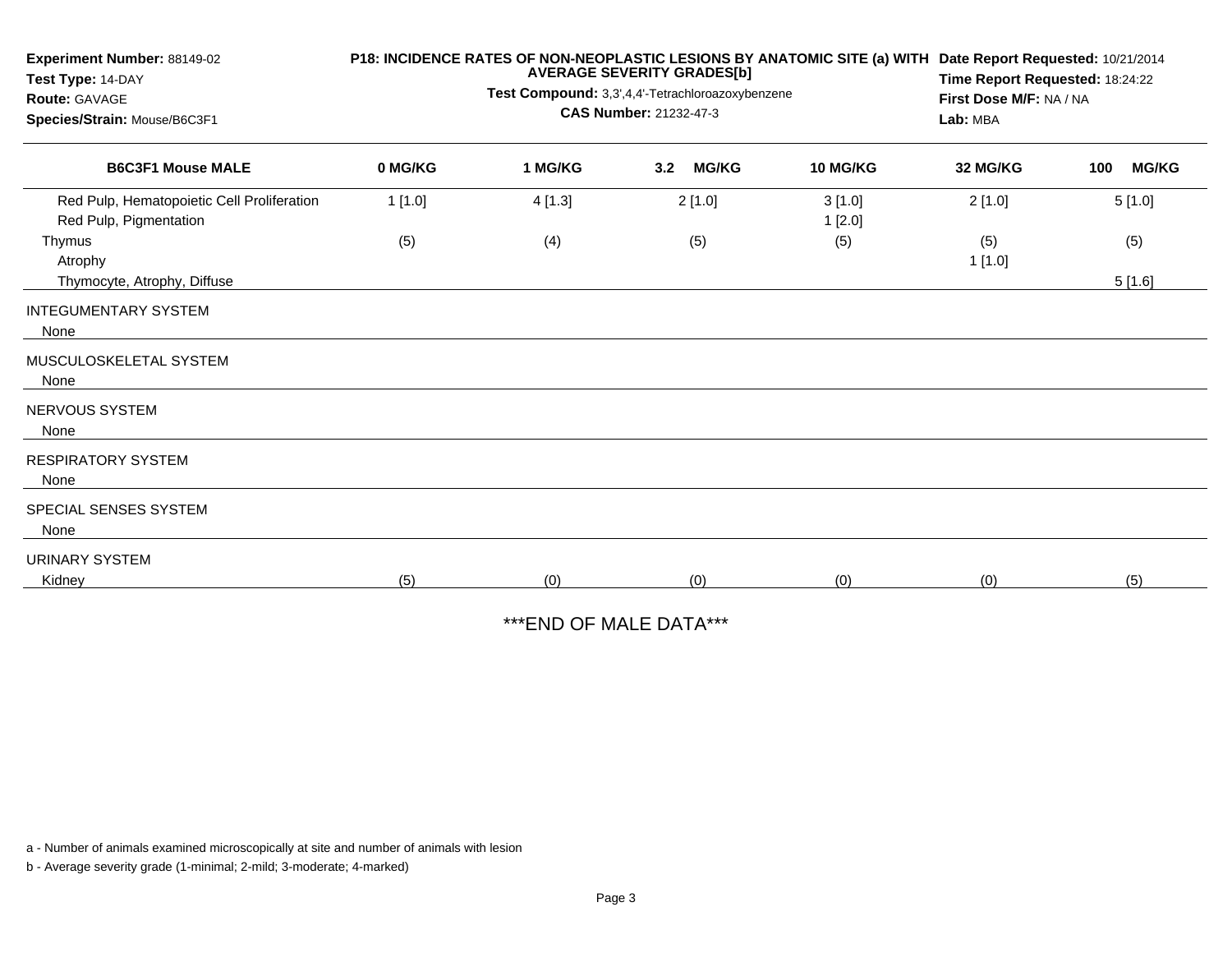**Experiment Number:** 88149-02

# **Test Type:** 14-DAY

### **Route:** GAVAGE

**Species/Strain:** Mouse/B6C3F1

### **P18: INCIDENCE RATES OF NON-NEOPLASTIC LESIONS BY ANATOMIC SITE (a) WITH AVERAGE SEVERITY GRADES[b] Date Report Requested:** 10/21/2014

**Test Compound:** 3,3',4,4'-Tetrachloroazoxybenzene**CAS Number:** 21232-47-3

**Time Report Requested:** 18:24:22**First Dose M/F:** NA / NA**Lab:** MBA

| <b>B6C3F1 Mouse FEMALE</b>                               | 0 MG/KG<br>1 MG/KG<br><b>MG/KG</b><br>3.2 |        |        | <b>10 MG/KG</b> | 32 MG/KG | <b>MG/KG</b><br>100 |  |
|----------------------------------------------------------|-------------------------------------------|--------|--------|-----------------|----------|---------------------|--|
| <b>Disposition Summary</b>                               |                                           |        |        |                 |          |                     |  |
| <b>Animals Initially In Study</b><br><b>Early Deaths</b> | 5                                         | 5      | 5      | 5               | 5        | 5                   |  |
| <b>Survivors</b>                                         |                                           |        |        |                 |          |                     |  |
| <b>Terminal Sacrifice</b>                                | 5                                         | 5      | 5      | 5               | 5        | 5                   |  |
| <b>Animals Examined Microscopically</b>                  | 5                                         | 5      | 5      | 5               | 5        | $5\phantom{1}$      |  |
| <b>ALIMENTARY SYSTEM</b>                                 |                                           |        |        |                 |          |                     |  |
| Gallbladder                                              | (5)                                       | (0)    | (0)    | (0)             | (0)      | (5)                 |  |
| Liver                                                    | (5)                                       | (5)    | (5)    | (5)             | (5)      | (5)                 |  |
| Hepatocyte, Inflammation, Focal                          | 4[1.0]                                    | 3[1.3] | 4[1.5] | 4[1.3]          | 5[1.2]   | 5[1.8]              |  |
| Hepatocyte, Necrosis, Focal                              | 1[1.0]                                    | 3[1.3] | 4[1.5] | 3[1.3]          | 2[1.5]   | 5[1.8]              |  |
| Stomach, Forestomach                                     | (5)                                       | (0)    | (0)    | (0)             | (0)      | (5)                 |  |
| Stomach, Glandular                                       | (5)                                       | (0)    | (0)    | (0)             | (0)      | (5)                 |  |
| CARDIOVASCULAR SYSTEM<br>None                            |                                           |        |        |                 |          |                     |  |
| <b>ENDOCRINE SYSTEM</b><br>None                          |                                           |        |        |                 |          |                     |  |
| <b>GENERAL BODY SYSTEM</b><br>None                       |                                           |        |        |                 |          |                     |  |
| <b>GENITAL SYSTEM</b><br>None                            |                                           |        |        |                 |          |                     |  |
| <b>HEMATOPOIETIC SYSTEM</b>                              |                                           |        |        |                 |          |                     |  |
| Lymph Node, Mesenteric                                   | (5)                                       | (0)    | (0)    | (0)             | (0)      | (5)                 |  |
| Spleen                                                   | (5)                                       | (5)    | (5)    | (5)             | (5)      | (5)                 |  |
| Red Pulp, Hematopoietic Cell Proliferation               | 3[1.0]                                    | 4[1.5] | 5[1.4] | 5[1.2]          | 2[2.0]   | 5[1.6]              |  |
| Thymus                                                   | (5)                                       | (4)    | (5)    | (5)             | (5)      | (5)                 |  |

a - Number of animals examined microscopically at site and number of animals with lesion